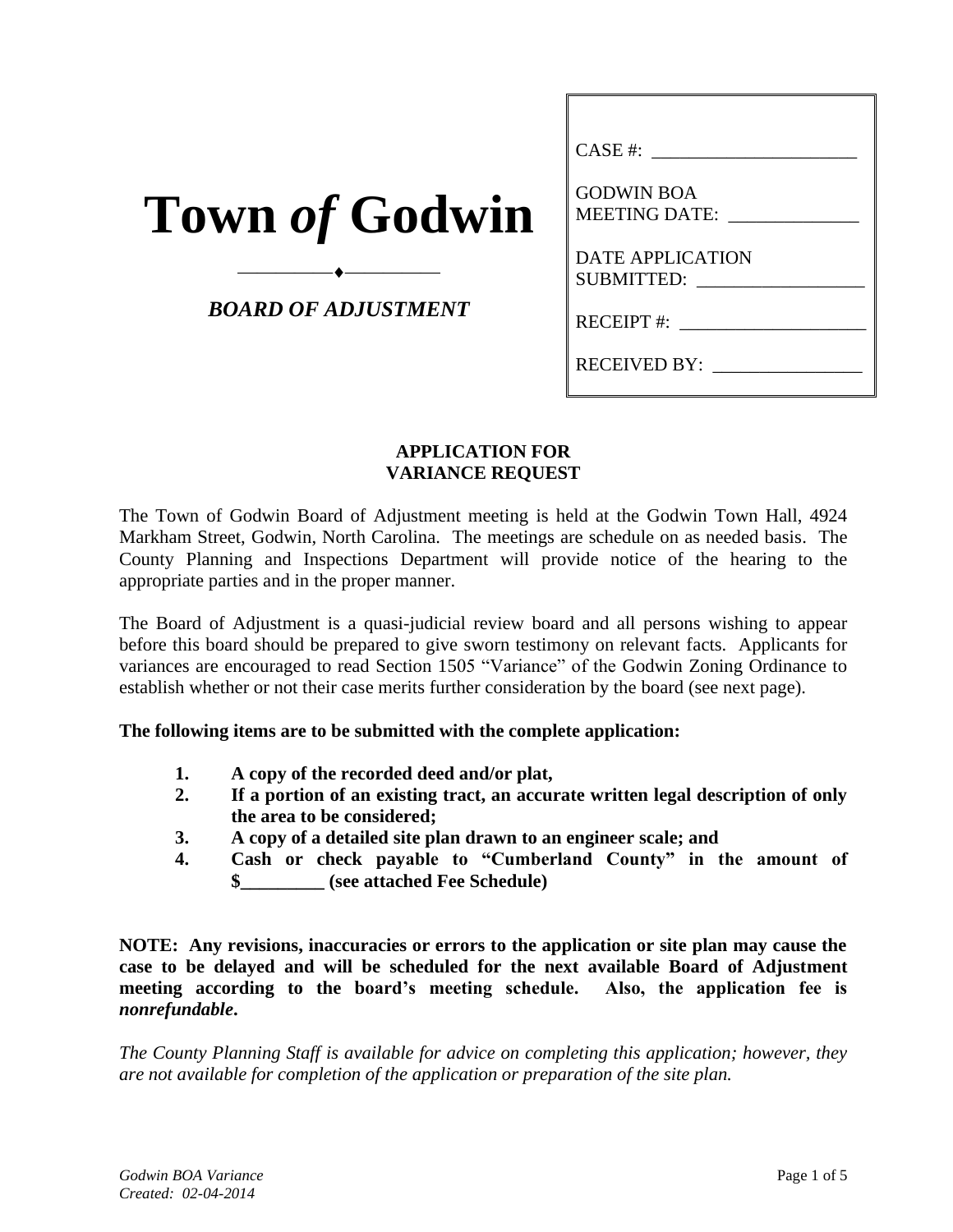# **EXCERPT FROM GODWIN COUNTY ZONING ORDINANCE**

**\_\_\_\_\_\_\_\_\_\_\_\_\_\_\_\_\_\_\_**

#### **Section 1505 VARIANCE**

The Board of Adjustment may authorize in specific cases such variances from the terms of this ordinance upon request of a property owner or his authorized agent and may require any evidence necessary to make a determination of the case. Before the board may grant any variance, the board must find that all of the following conditions exist for an individual case:

A. There are extraordinary and exceptional conditions pertaining to the particular piece of property in question because of its size, shape or topography that are not applicable to other lands or structures in the same district;

B. Granting the variance requested will not confer upon the applicant any special privileges that are denied to other residents in the district in which the property is located;

C. The literal interpretation of the provisions of this ordinance would deprive the applicant of rights commonly enjoyed by other residents of the district in which the property is located;

D. The requested variance will be in harmony with the purpose and intent of this ordinance and will not be injurious to the neighborhood or to the general welfare;

E. The special circumstances are not the result of the actions of the applicant;

F. The variance requested is the minimum variance that will make possible the legal use of the land, building or structure;

G. The variance is not a request to permit a use of land, building or structure which is not permitted by right or by special exception in the district involved and will not constitute any change in district boundaries; and

H. The existence of a nonconforming use of neighboring land, buildings or structures in the same district or of permitted or nonconforming uses in other districts does not constitute a reason for approval of the requested variance. In granting a variance, the Board may attach and the record shall reflect such conditions regarding the location, character and other features of the proposed building, structure or use as it may deem advisable. The record shall also state in detail any exceptional difficulty or unnecessary hardship upon which the request was based and which the Board finds to exist.

Any variance granted becomes null and void if not exercised within the time specified in such approvals, or if no date is specified, within one calendar year from the date of such approval. If the board denies the variance request, it shall enter the reason for its action in the minutes of the meeting at which the action is taken. In the event of a denial, the Board of Adjustment shall not consider resubmission of the application for the same variance request on the same property without a substantial material change concerning the property and the application.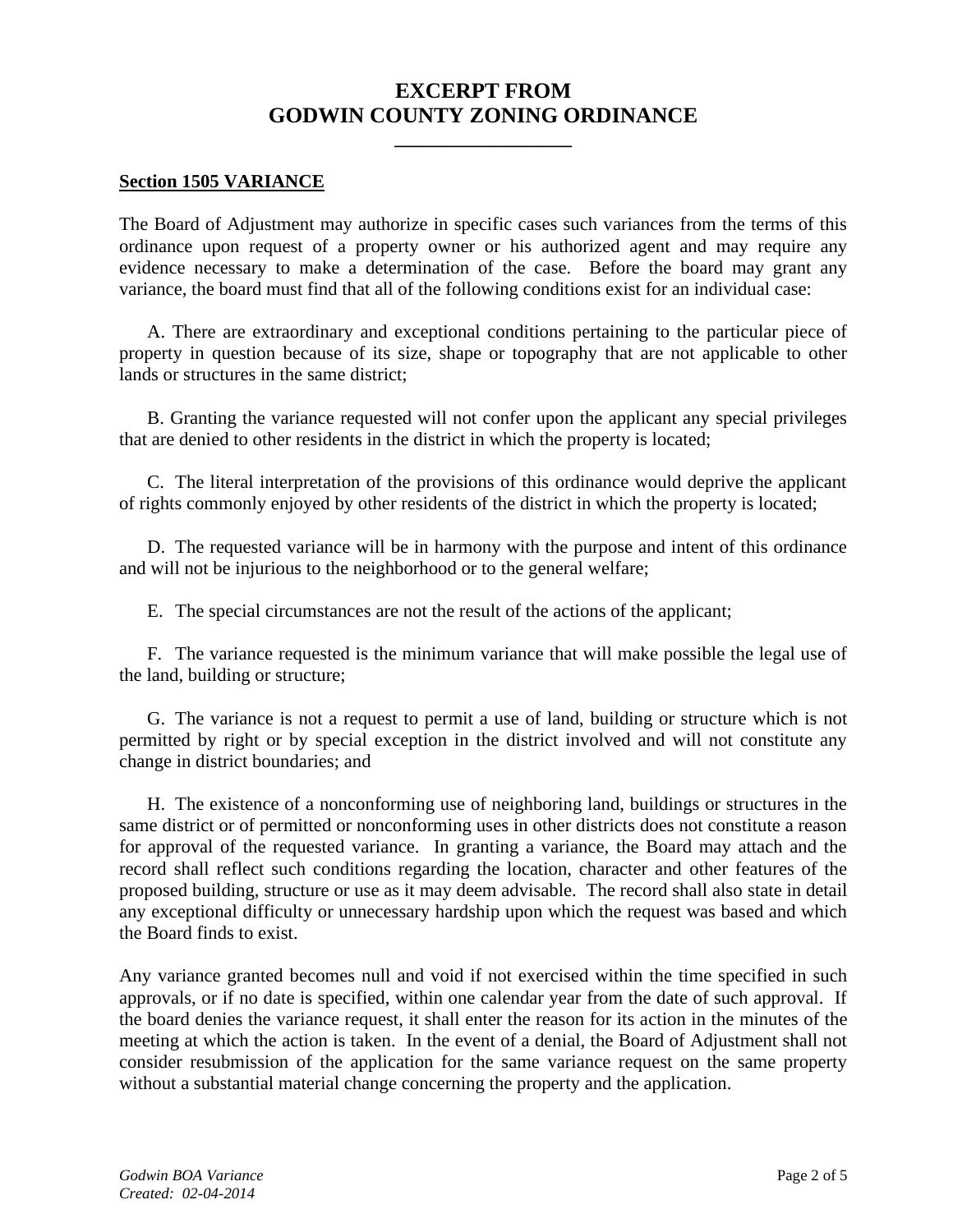# **BOARD OF ADJUSTMENT**

|  | <b>APPLICATION FOR A VARIANCE</b><br>As required by the Zoning Ordinance<br>Parcel Identification Number (PIN #) of subject property: ______________________<br>(also known as Tax ID Number or Property Tax ID)<br>Section and provision of the Zoning Ordinance or Code from which a variance is<br>Nature and extent of hardship involved in strict application of the Zoning Ordinance or<br>Code: |
|--|--------------------------------------------------------------------------------------------------------------------------------------------------------------------------------------------------------------------------------------------------------------------------------------------------------------------------------------------------------------------------------------------------------|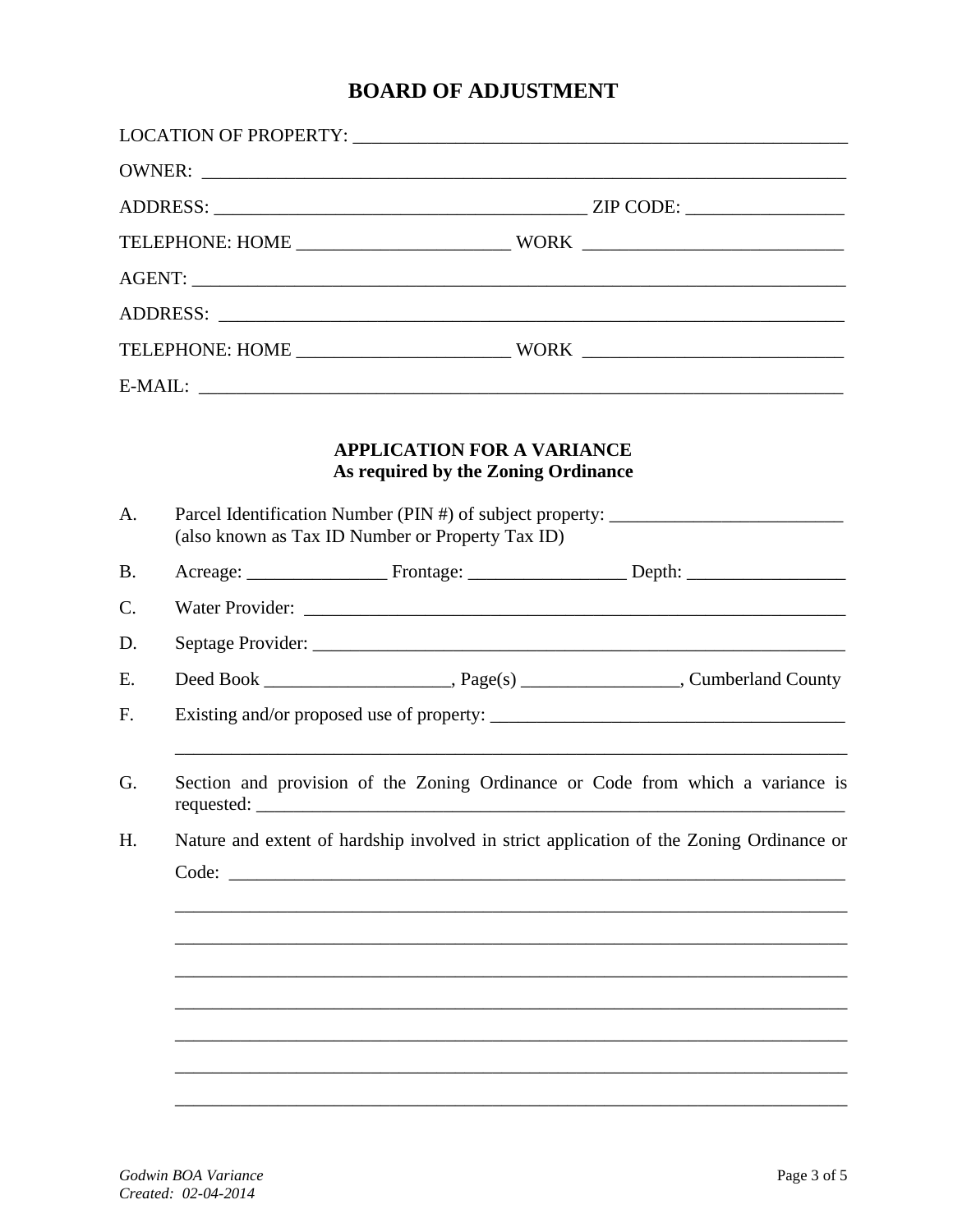The undersigned hereby acknowledge that the County Planning & Inspections Staff has conferred with the petitioner or assigns, and the application as submitted is accurate and correct.

\_\_\_\_\_\_\_\_\_\_\_\_\_\_\_\_\_\_\_\_\_\_\_\_\_\_\_\_\_\_\_\_\_\_\_\_\_\_\_\_\_\_\_\_\_\_\_\_\_\_\_\_\_\_\_\_\_\_\_\_\_\_\_\_\_\_\_\_\_\_\_\_\_\_\_\_\_\_

\_\_\_\_\_\_\_\_\_\_\_\_\_\_\_\_\_\_\_\_\_\_\_\_\_\_\_\_\_\_\_\_\_\_\_\_\_\_\_\_\_\_\_\_\_\_\_\_\_\_\_\_\_\_\_\_\_\_\_\_\_\_\_\_\_\_\_\_\_\_\_\_\_\_\_\_\_\_

\_\_\_\_\_\_\_\_\_\_\_\_\_\_\_\_\_\_\_\_\_\_\_\_\_\_\_\_\_\_\_\_\_\_\_\_\_\_\_\_\_\_\_\_\_\_\_\_\_\_\_\_\_\_\_\_\_\_\_\_\_\_\_\_\_\_\_\_\_\_\_\_\_\_\_\_\_\_

\_\_\_\_\_\_\_\_\_\_\_\_\_\_\_\_\_\_\_\_\_\_\_\_\_\_\_\_\_\_\_\_\_\_\_\_\_ \_\_\_\_\_\_\_\_\_\_\_\_\_\_\_\_\_\_\_\_\_\_\_\_\_\_\_\_\_\_\_\_\_\_\_\_\_\_\_

NAME OF OWNER(S) (PRINT OR TYPE)

ADDRESS OF OWNER(S)

E-MAIL

HOME TELEPHONE # WORK TELEPHONE #

\_\_\_\_\_\_\_\_\_\_\_\_\_\_\_\_\_\_\_\_\_\_\_\_\_\_\_\_\_\_\_\_\_\_\_\_\_\_\_\_\_\_\_\_\_\_\_\_\_\_\_\_\_\_\_\_\_\_\_\_\_\_\_\_\_\_\_\_\_\_\_\_\_\_\_\_\_\_ NAME OF AGENT, ATTORNEY, APPLICANT (PRINT OR TYPE)

\_\_\_\_\_\_\_\_\_\_\_\_\_\_\_\_\_\_\_\_\_\_\_\_\_\_\_\_\_\_\_\_\_\_\_\_\_\_\_\_\_\_\_\_\_\_\_\_\_\_\_\_\_\_\_\_\_\_\_\_\_\_\_\_\_\_\_\_\_\_\_\_\_\_\_\_\_\_ ADDRESS OF AGENT, ATTORNEY, APPLICANT

HOME TELEPHONE # WORK TELEPHONE #

SIGNATURE OF OWNER(S) SIGNATURE OF AGENT, ATTORNEY OR APPLICANT

SIGNATURE OF OWNER(S)

\_\_\_\_\_\_\_\_\_\_\_\_\_\_\_\_\_\_\_\_\_\_\_\_\_\_\_\_\_\_\_\_\_\_\_\_\_

**The contents of this application, upon submission, become "public record."**

\_\_\_\_\_\_\_\_\_\_\_\_\_\_\_\_\_\_\_\_\_\_\_\_\_\_\_\_\_\_\_\_\_\_\_\_\_ \_\_\_\_\_\_\_\_\_\_\_\_\_\_\_\_\_\_\_\_\_\_\_\_\_\_\_\_\_\_\_\_\_\_\_\_\_\_\_

\_\_\_\_\_\_\_\_\_\_\_\_\_\_\_\_\_\_\_\_\_\_\_\_\_\_\_\_\_\_\_\_\_\_\_\_\_ \_\_\_\_\_\_\_\_\_\_\_\_\_\_\_\_\_\_\_\_\_\_\_\_\_\_\_\_\_\_\_\_\_\_\_\_\_\_\_